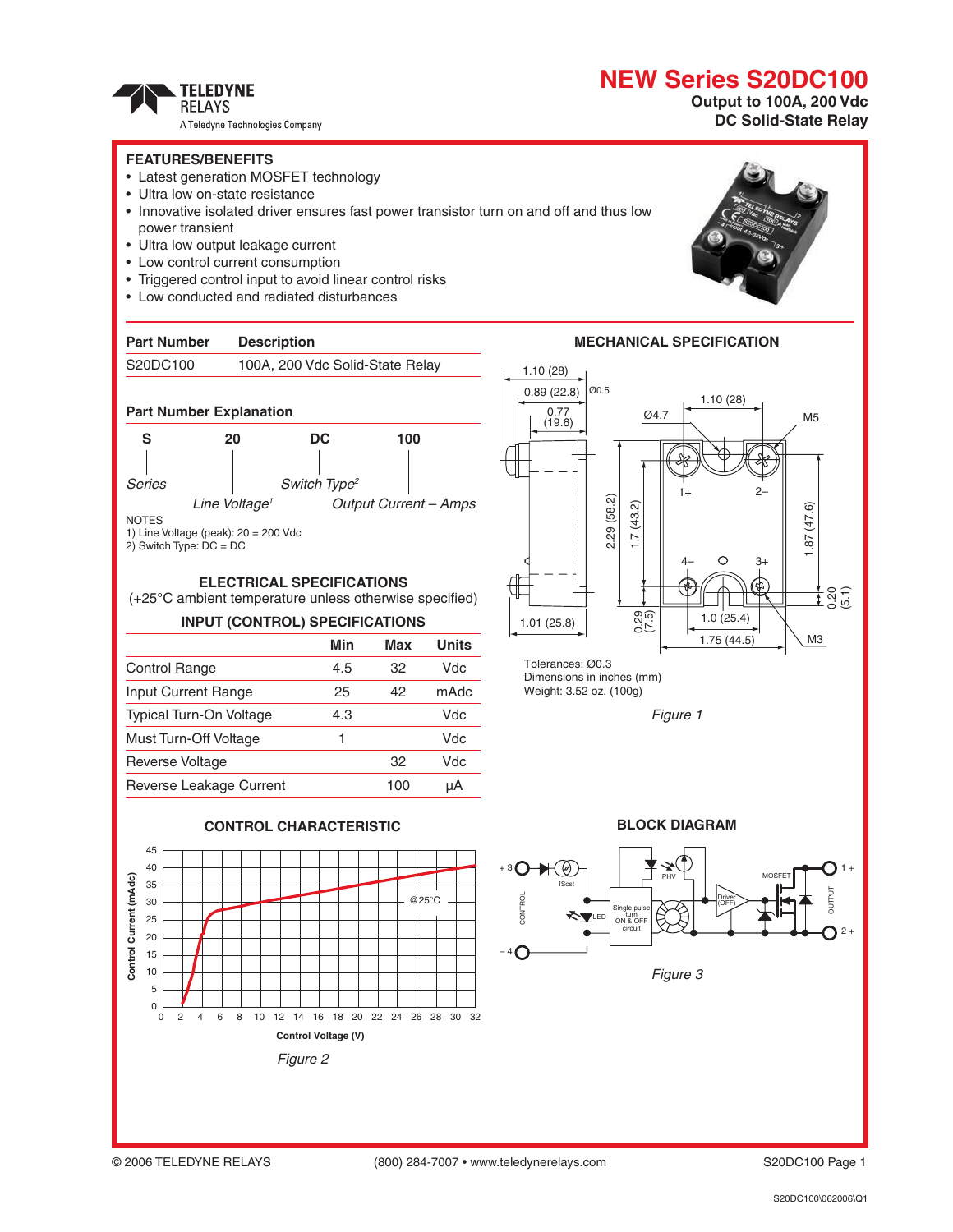# **NEW Series S20DC100**

 $+$  DC Mains  $-$ 

**HIGH SIDE WIRING DIAGRAM (Load Connected to "—")**

+ – DC Control Power Supply





**TELEDYNE** 

## **ELECTRICAL SPECIFICATIONS** (+25°C ambient temperature unless otherwise specified) **OUTPUT (LOAD) SPECIFICATIONS Min Max Units**

| Operating Range                                                      | 0   | 130 | Vdc           |
|----------------------------------------------------------------------|-----|-----|---------------|
| Peak Voltage                                                         |     | 200 | Vpeak         |
| Reverse Voltage (Internal Diode) 1.6                                 |     |     | $\vee$        |
| Maximum Repetitive Avalanche Current                                 |     | 100 | A             |
| Maximum Single Pulse<br>Avalanche Energy                             |     | 750 | mJ            |
| <b>Maximum Repetitive Pulse</b><br><b>Avalanche Energy</b>           |     | 58  | mJ            |
| Maximum Nominal Currents (Resistive)                                 |     | 100 | A             |
| Non-Repetitive Peak Overload Current                                 |     | 400 | A             |
| Leakage Current                                                      |     | 250 | µAdc          |
| On-State Resistance                                                  |     | 22  | $m\Omega$     |
| Output Capacitance (Typical)                                         | 1.5 |     | nF            |
| Junction-Case Thermal Resistance                                     |     | 0.4 | $\degree$ C/W |
| <b>Built-In Heat Sink Thermal Resistance</b><br>(Vertically Mounted) |     | 8   | $\degree$ C/W |
| <b>Heat Sink Thermal Time Constant</b>                               |     | 10  | min           |
| <b>Control Inputs/Power Outputs</b><br><b>Insulation Voltage</b>     |     | 4   | kV            |
| Turn-On Time                                                         |     | 10  | μs            |
| Turn-On Delay                                                        |     | 600 | μs            |
| Turn-Off Time                                                        |     | 10  | μs            |
| <b>Turn-Off Delay</b>                                                |     | 100 | μs            |
| On-Off Frequency                                                     |     | 700 | Hz            |







S20DC100 Page 2 Specifications are subject to change without notice © 2006 TELEDYNE RELAYS